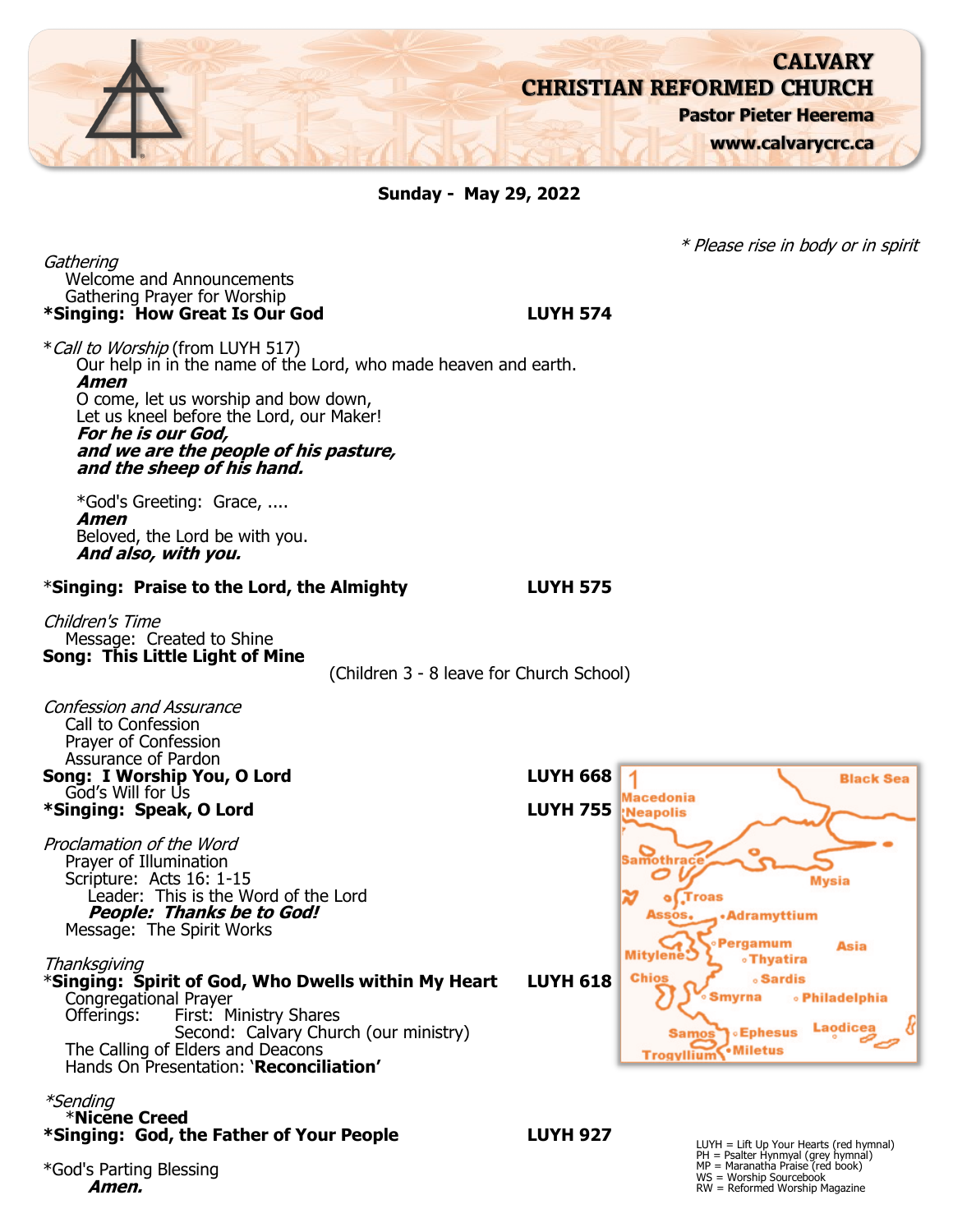## <span id="page-1-0"></span>**Calling of Elders and Deacons**:

As a congregation we are in the process of calling members to serve as deacons and elders. We have already moved through the steps of nominations and ratification. Today we declare those who have been called to serve. During our worship, we will 'draw the lot' to determine who will be called to serve as deacon. Those called to serve as elders have all been called by acclamation through the ratification vote. During worship we will hear the names of all who will serve the congregation. The installation of elders and deacons will be announced at a later date.

**The Storm**: Most of us now understand why we were compelled to cancel last Sunday's worship service. Your experiences of the storm might vary greatly, depending on where you live. A good number of our members experienced property damage and power outages. Here at the church there were trees and branches down and the power was out for most of the week. We thank God that we came through this storm safe. I have heard stories of people who needed and received help. I am grateful to the individuals who worked hard to cleanup the church yard. May we be ready to help each other and our neighbours. **Pastor Piet**

**Ascension Day**: This past Thursday the Christian Church marked Jesus' ascension to heaven from where he now governs and leads his Church. We proclaim that Jesus is risen and that he is Lord of heaven and earth.

Profession of Faith: Lord willing, next Sunday hope to celebrate the public profession of faith by **Rachelle G.,** who hopes to receive the sacrament of Holy Baptism, and **Mark M.**. We also plan to welcome **Edda** and **Sheldon L.** into official membership at Calvary through their affirmation of faith. We thank God for these individuals and their contributions to our Christian fellowship.

**HOLY COMMUNION**: Next Sunday, on **Pentecost**, here at Calvary Church, we plan to celebrate the Lord's Supper.

The Bible teaches that partaking of Communion is a blessing, provided we carefully prepare our hearts.

In order to do that you are asked to affirm before God the following statements: I am a repentant sinner, trusting in Jesus Christ alone for my salvation.

I have a sincere commitment to live for Jesus. Jesus is the Lord of my life.

I am a member in good standing of a Christian church.

### **If these statements are true for you, please celebrate Communion with us.**

### **CHURCH FAMILY**:



We extend our love and sympathies to **Femmy M.** at the unexpected death of her husband **Donald** at the age of 55. We also remember the **Marquis children: Justin and Stephanie**. Femmy is the daughter of **John** and **Christian L.**.

May the Lord God comfort the family and all who mourn. The funeral is scheduled for the later part of June.

**Carl B.** continues in the General hospital. Carl is being treated for problems with his heart and kidneys.

We ask God to grant healing. May Carl and **Margo** be granted all they stand in need of at this time.

**Ineke J.** is in the Bruyere hospital where she is being treated for a kidney problem and is also receiving physiotherapy. May God also renew Ineke's health and strength.

**Chloe McW.** underwent back surgery to treat scoliosis. Chloe continues in the hospital. We pray that the surgery was a great blessing to Chloe and that she heals well and quickly. We also remember her family in our prayers.

We also remember our members who reside in care facilities: **John and Anne B.** (Osgoode Care), **Cor de G.** (Russell Meadows), **Tena D.** (Maplewood), **John H.** (Russell Meadows), and

**Jane V.** (Osgoode Care).

**PASTOR'S CLASS:** The current class has come to its close.

**NEW Pastor's Class**: I have been asked to begin a new class. This class would run from the end of May through July. If you are interested in joining this class **please email the pastor this week**: [pahe](#page-1-0)[erema@gmail.com.](mailto:heerema@gmail.com)

**Bible Study**: Pastor Piet's Bible study has ended for the current season. Lord willing we will begin again in the Fall.

**'Hands On'** Presentation: **Vanessa Genier**, when she heard about the residential school graves, decided to do something about it. This Timmins, Ontario resident formed the non-profit, **Quilts for Survivors**. She and others organized a nationwide collection of volunteers and quilters across Canada whose aim is to provide a quilt to each survivor of the Residential School System and survivors of other traumas, as an act of reconciliation. When our **Hands On group** heard about this, we decided that this is something we could get behind. I was hoping for one quilt, but our Lord had other plans. With joy, we thankfully have nine to contribute!! Sunday, May 29 we hope to display our small contribution before they are sent to their intended recipients. Further info can be found on quiltsforsurvivors.ca. There is also a news article from the **Christian Courier** posted on the bulletin board.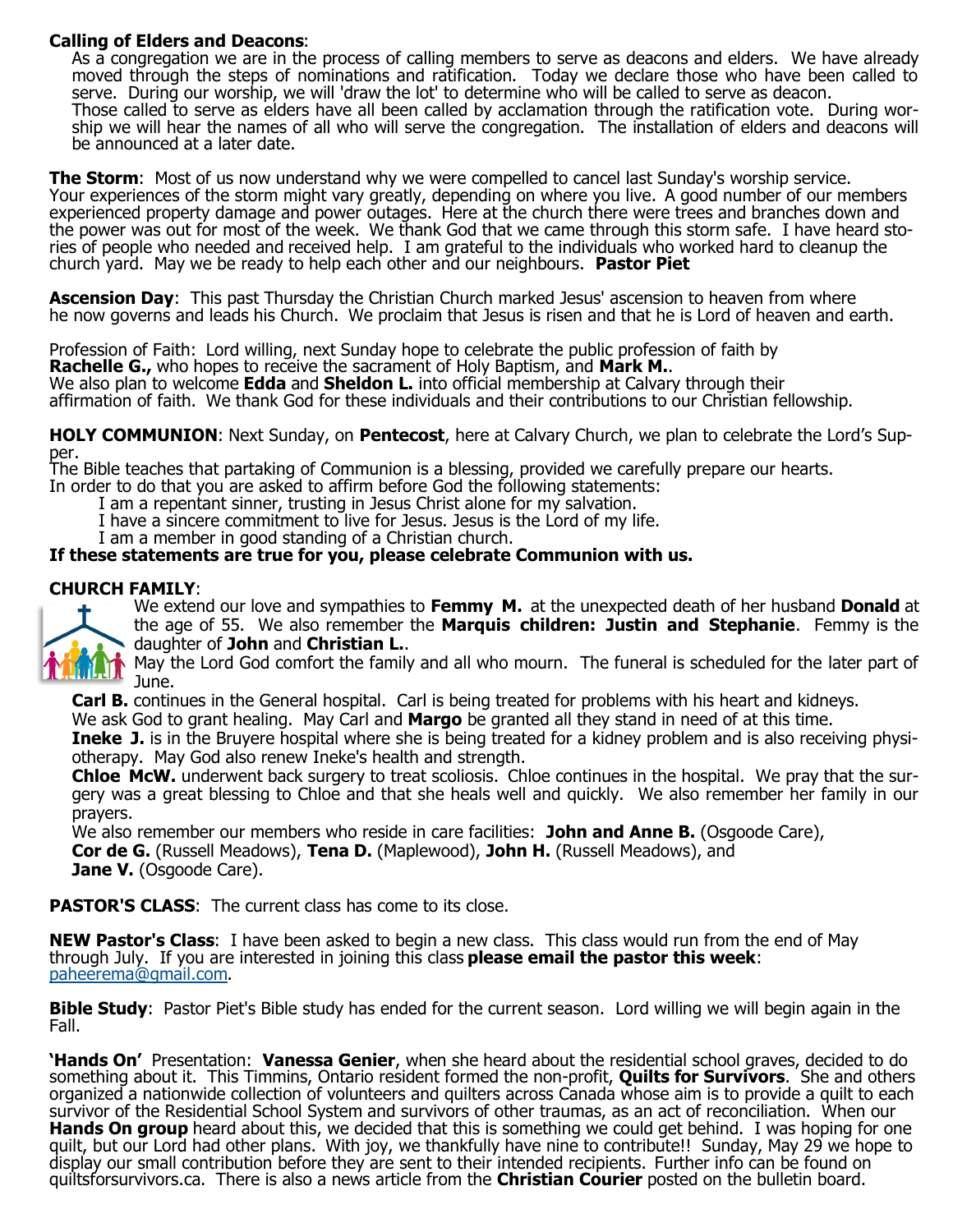

Our **Annual Garage Sale** is **only 1 week away**!! Please sign one of the volunteer sign-up sheets if you are available for the week from **May 30 to June 4** to help.

Whether it's an hour or a day, every volunteer is needed to make it work.

You can come mornings, afternoons or evenings.

We need **cashiers** for Friday and Saturdays. Also we need baking and plants.

**Baking** can be as big as cakes, squares and cookies. We also would like small snack packs, 2-4 cookies, 2 squares, piece of cakes or pies, etc

**Plants**... we are looking for perennials or even annuals. Please label the type of plant or even include a picture the plant in bloom.

Also looking for **strong individuals with vans or trucks** for removing either thrift store donations or garbage after the sale at 2:00pm.

There is lots do to! Please consider helping. **Please contact Trudy H. at** [koffiebreak52@gamil.com](mailto:koffiebreak52@gamil.com) **or by phone. Or contact Jackie L., Katie F. or Anita H.**

# **OUR OFFERINGS:**

## **Today - Ministry Shares**

Ministry Shares are collected monthly to assist the work of the many ministries of the Christian Reformed Church. Ministries we support within our Eastern Canada Classis include GEMS Leadership, Safe Church Team, Youth Ministry Team, New Church Development, Campus Ministries in Halifax and Ottawa, Missions Scholarship Fund, Home Missions Fund plus the Seafarers Ministry in Montreal. Ministries we support in both Canada and the US include Calvin College and Seminary, Back to God, Home and World Missions, The Banner, Disability Concerns, Faith Formation, Social Justice, Pastor-Church Relations and many more. We thank you for contributing according to the gifts you have been given.

**June 05 - Ottawa Persian Church** Over the past several years since immigrating to Canada with the help of Calvary's Refugee Committee, Omid Azgomi and his family have worked tirelessly with all the challenges that come with learning to live in a new country. As a result of their dedication and a lot of hard work, Omid began Ottawa Persian Church, the first Persian language church in Ottawa! Starting a church is a great achievement and with the help of Vision Ministries Canada, Omid has been preaching online during the pandemic and just recently received wonderful news that, beginning in June, the Ottawa Persian Church will begin worshiping in person, using the Chapel Ridge Free Methodist Church in Stittsville. Funds received through this special collection will go to help the Ottawa Persian Church continue to grow and spread God's word. The Ottawa Persian Church has a Facebook page which can be found at<https://www.facebook.com/ottawapersianchurch/>

### **June 12 - Candidacy Committee Candidacy Committee**

Your gift to the Candidacy Committee will help ensure that ministry candidates have the resources they need to successfully enter the ministry. The work of the Candidacy Director and the Candidacy Committee is to oversee the processes of ordination in the CRCNA and ensure that paths to ministry are accessible, accountable and equitable. Visit their website [\(https://www.crcna.org/candidacy\)](https://www.crcna.org/candidacy) or send an email to [candidacy@crcna.org](mailto:candidacy@crcna.org) to find out more information.

**June 19 - Indigenous Ministries**. The Indigenous Ministry is made up of a national committee (Canadian Indigenous Ministry Committee), three Urban Indigenous Ministries, and a Justice and Reconciliation Mobilizer, each using their strengths to support healing and reconciliation between Indigenous peoples and non-Indigenous people in Canada. It is rooted in a recognition of our Creator's love for all creation and in the understanding that we all have gifts to offer one another.

The Canadian Indigenous Ministry Committee (CIMC) works with CRC members and congregations to respond to God's call to live in reconciled relationships as covenant (treaty) people before our Creator. It provides leadership and support for learning about Indigenous justice and reconciliation and in putting good words and theology of healing, reconciliation and justice into action.

### **YOUTH SERVICE!**

All high school youth are invited to **Community C.R.C. in Dixon's Corners** on Sunday June 12, from 3-7pm for games, BBQ dinner and a worship service. What better way to close out the youth group season than fun and fellowship with your friends from local churches. If you have any questions, contact **Iena Van't Foort**  at [youth@dixons.church.](mailto:youth@dixons.church) Hope to see you there!

### **The Banner**

Banner Delayed - Due to worldwide paper shortages, delivery of the June issue of The Banner will be delayed by up to two weeks. In the meantime, visit TheBanner.org for new features, columns, news, and more. All reporting leading up to and during Synod 2022 can be found at thebanner.org/synod

### **ReFrame Ministries**

The Great Commission: Reflecting God - Check out the new kids' devotion at www.kidscorner.net. We have the opportunity every day to proclaim God's love in our actions and words. In Matthew 28, God commanded us to share our faith with others: to share our stories of God's love for us. That's a big responsibility! Listen now at kidscorner.net and check out all the new content.